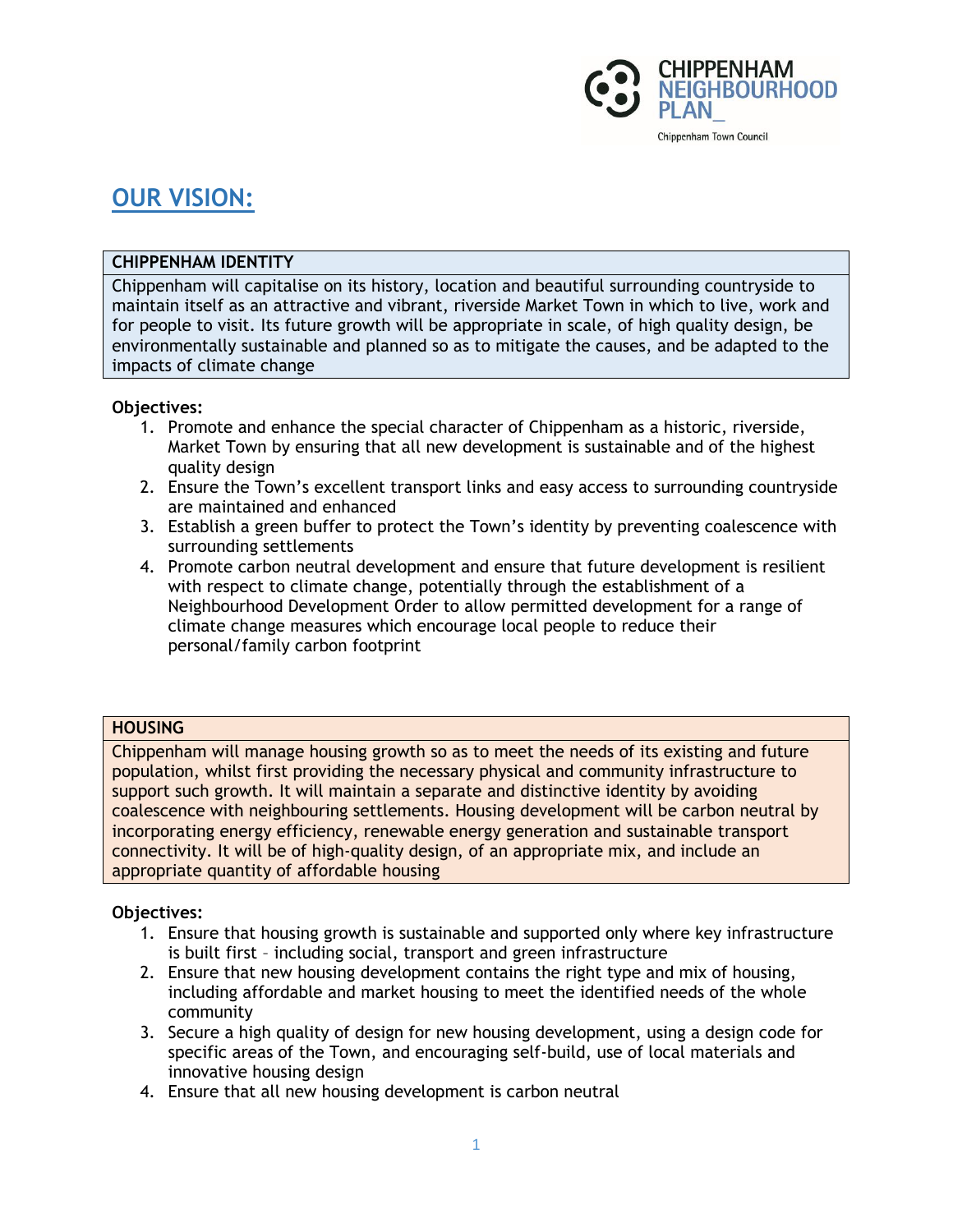

# **COMMUNITY INFRASTRUCTURE**

Chippenham will have a strong sense of community that is diverse and inclusive. It will provide a range of sport, recreation and leisure opportunities, and amenities for the whole community, including specific facilities for young people. This will be complemented by a diverse programme of events, festivals and activities that take place within the Town and its green spaces

# **Objectives:**

- 1. Protect or enhance existing facilities, or create new top class facilities, for sporting and recreational opportunities
- 2. Encourage the community to come together by providing a range of indoor and outdoor meeting places and event spaces
- 3. Resist the loss of existing community uses and buildings, designating Assets of Community Value where appropriate
- 4. Promote a strong sense of community that is diverse and inclusive
- 5. Protect or enhance existing facilities, or create new facilities, for young people

#### **GREEN INFRASTRUCTURE**

Chippenham will develop the central 'River Green' corridor as a recreational space bringing the countryside into the centre of Town with the River Avon as its focus. It will protect and enhance existing parks and green spaces and look to develop a network of inter-linked green spaces across the Town and through into the surrounding countryside, in doing so enhancing the natural environment and providing recreational opportunities

- 1. Protect, enhance and extend the 'River-Green Corridor' as a focal point for the Town, establishing green links to it from existing parks/green spaces, and connecting surrounding new development to it via green infrastructure
- 2. Identify a linked set of green spaces that allow people and fauna to travel freely between the Town and surrounding countryside
- 3. Protect and enhance important green spaces, by formally designating them as Local Green Spaces
- 4. Establish a regime for new and replacement tree planting where development is proposed
- 5. Protect and enhance biodiversity
- 6. Ensure that green space for public recreational use is incorporated into new housing development, and linked to existing and proposed green corridors where possible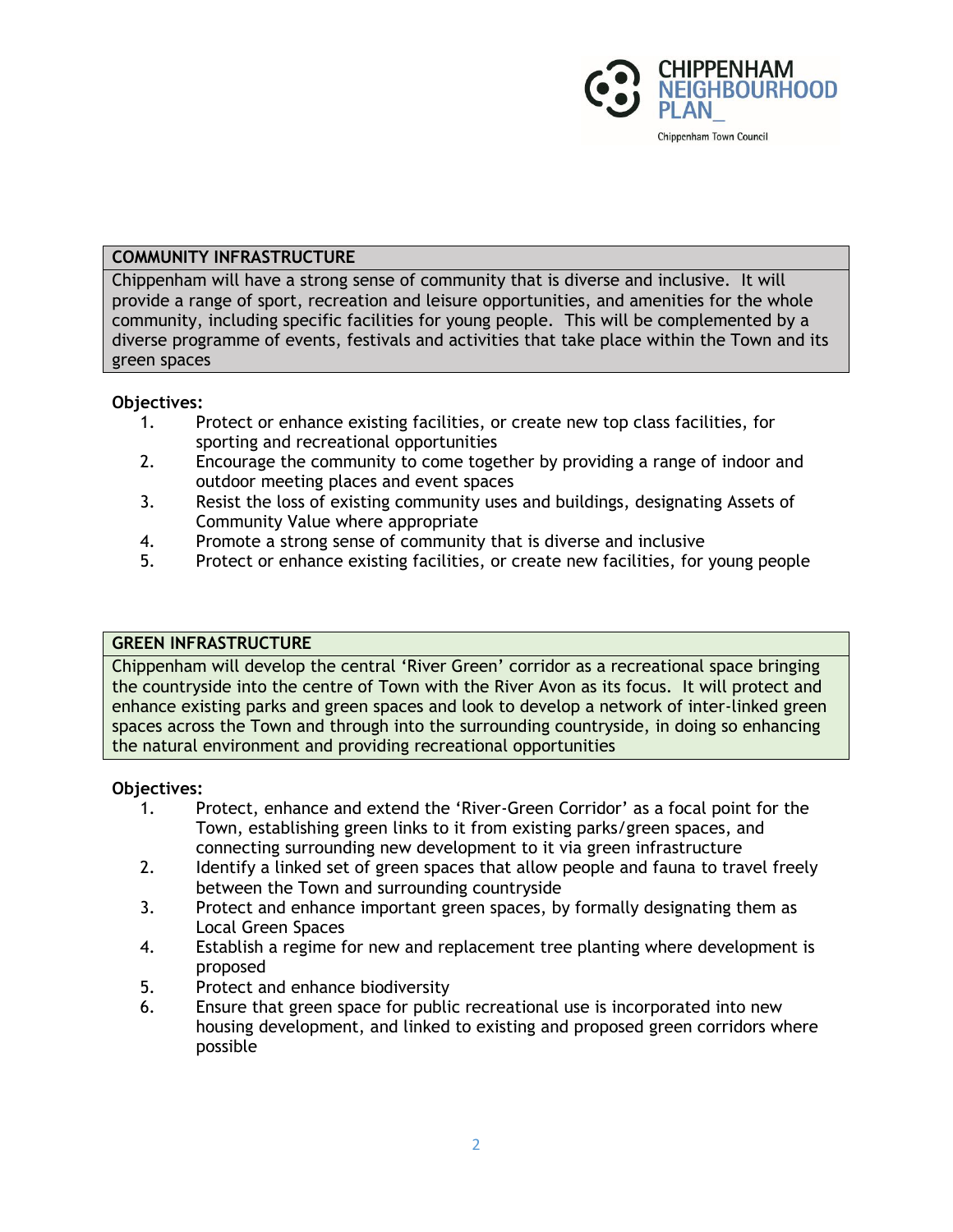

### **TOWN CENTRE**

Chippenham will revive its Town Centre, serving as a centre for sub-regional public services, retaining a mix of national traders and attracting independent traders whose presence will imbed its Market Town character. The Town Centre will be a vibrant meeting place for the community to shop, interact and enjoy their leisure time, and a visitor destination in its own right. The special historic character of the Town Centre will be preserved and enhanced

- 1. Develop the Bridge Centre Site as an extension of the Town Centre, for mixed-use development which may include leisure, shopping, residential and/or public car parking
- 2. Preserve and enhance the special historic character of the Town Centre by ensuring that new development, including advertising and shopfronts, is sympathetically and sensitively designed, and enhances the significance of heritage assets
- 3. Support the market as a focus for the Town, providing a key visitor attraction and a source of local produce
- 4. Identify sites within the Town Centre which could be developed/enhanced to increase the attractiveness of the public realm
- 5. Facilitate the flexible use of Town Centre buildings to increase footfall, increase independent traders, and allow businesses to adapt to changing shopping habits and expectations, potentially through the establishment of a Neighbourhood Development Order and/or Council/Government incentives
- 6. Identify sites or buildings that could be developed or used for community or leisure purposes
- 7. Increase the vibrancy of the Town Centre by strengthening the evening economy and encouraging new residential development where this does not affect the vitality or viability of the Town Centre as a shopping destination
- 8. Make the Town Centre a more pedestrian-friendly environment